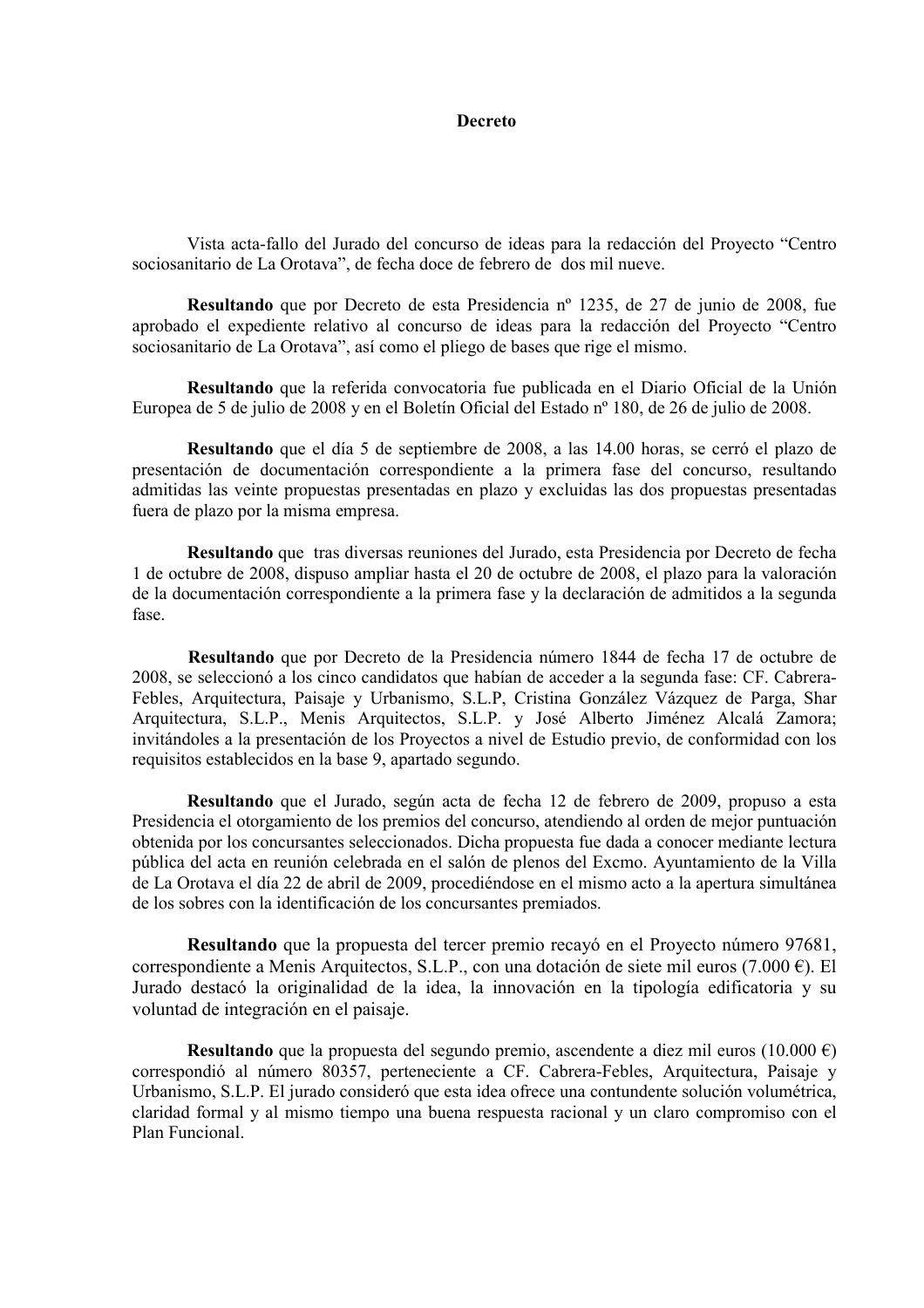Resultando que finalmente, se propuso el otorgamiento del primer premio a favor del Proyecto número 83297, presentado por D<sup>a</sup> Cristina González Vázquez de Parga, consistente en la cantidad de veinte mil euros (20.000  $\epsilon$ ) y la posibilidad de ser adjudicataria de la redacción del Provecto de ejecución y la dirección del mismo. Este Provecto destacó por la claridad en su desarrollo funcional, por su eficaz utilización del espacio exterior, adaptación topográfica y desarrollo horizontal de la parcela, así como por la voluntad de compromiso con el medio ambiente y decidida apuesta por la innovación tecnológica.

En definitiva, el Jurado entendió que concibe la idea que ofrece mejor respuesta a las necesidades de las personas mayores que van a ser atendidas en el futuro Centro sociosanitario.

Resultando que además, el Jurado propuso compensar a los dos concursantes no premiados, esto es. José Alberto Jiménez Alcalá-Zamora con el Provecto número 08214 y Shar Arquitectura, S.L.P. con la Propuesta 75016), con un importe de cuatro mil euros (4.000 €), impuestos incluidos, por los gastos de elaboración de sus Proyectos.

Considerando que si bien por Resolución de la Gerencia número 1822 de fecha 19 de noviembre de 2008, se autorizó un pago a justificar para atender el pago de los tres premios y compensaciones de gastos, dado el tiempo transcurrido no procede realizar el mismo, debiendo abonarse los premios y las compensaciones de gastos mediante transferencia bancaria, con cargo a la partida 09.412030.622, proyecto 2008/60/12/FIRRT (AD número 2009/39296).

Por lo expuesto, como órgano convocante del concurso, según lo dispuesto en la base 11.2 del pliego que rige el concurso y de conformidad con el acta-fallo del Jurado de fecha 12 de febrero de 2009, DISPONGO lo siguiente:

**PRIMERO:**- Conceder el tercer premio del concurso a Menis Arquitectos, S.L.P. (NIF B-38.937.330) por importe de SIETE MIL EUROS (7.000  $\epsilon$ ) impuestos incluidos, y ordenar su abono mediante transferencia bancaria, con cargo a la partida 09.412030.622, provecto 2008/60/12/FIRRT (AD número 2009/39296).

SEGUNDO.- Otorgar el segundo premio a CF. Cabrera-Febles, Arquitectura, Paisaje y Urbanismo, S.L.P. (NIF B-38953097) por importe de DIEZ MIL EUROS (10.000  $\epsilon$ ), impuestos incluidos, y ordenar su abono mediante transferencia bancaria, con cargo a la partida 09.412030.622, provecto 2008/60/12/FIRRT (AD número 009/39296).

**TERCERO.-** Conceder el primer premio a D<sup>a</sup> Cristina González Vázquez de Parga (NIF 42.095.970-J) por importe de VEINTE MIL EUROS (20.000  $\epsilon$ ), impuestos incluidos, y ordenar su abono mediante transferencia bancaria, con cargo a la partida 09.412030.622, proyecto 2008/60/12/FIRRT (AD número 2009/39296).

**CUARTO.** Compensar a los dos concursantes seleccionados no premiados, en concepto de gastos de elaboración de sus propuestas y, por tanto, ordenar el pago de CUATRO MIL EUROS (4.000 €), impuestos incluidos, a favor de D. José Alberto Jiménez Alcalá Zamora (cuarto seleccionado, con NIF 79.219.640-G) y de Shar Arquitectura, S.L.P. (quinto seleccionado, con NIF. B-34.181.719), mediante las correspondientes transferencias bancarias, con cargo a la partida 09.412030.622, proyecto 2008/60/12/FIRRT (AD número 2009/39296).